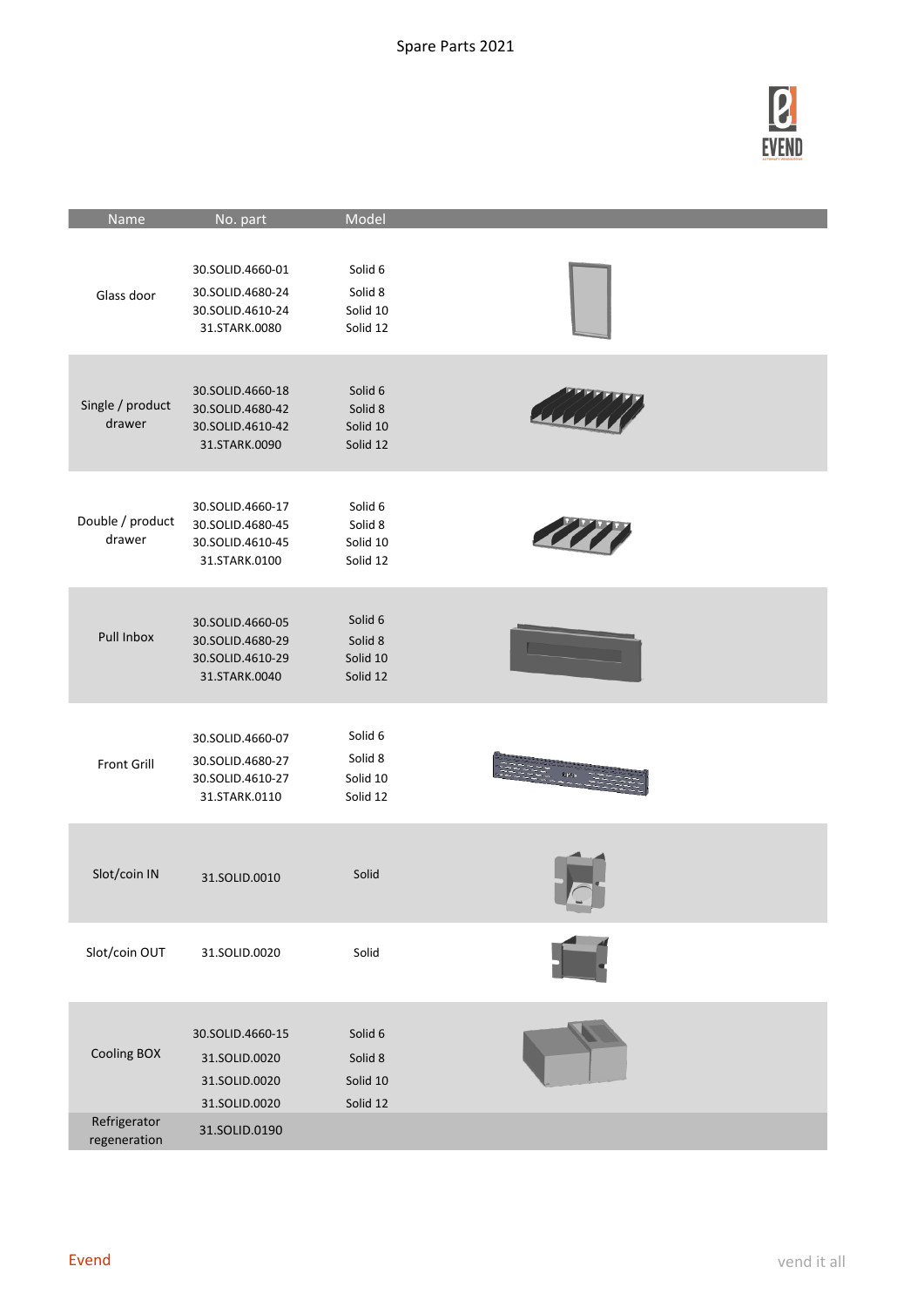

| Name                        | No. part                             | Model          |                              |
|-----------------------------|--------------------------------------|----------------|------------------------------|
| Spiral 5 R                  | 30.SOLID.0810                        | Solid          | orner                        |
| Spiral 5 L                  | 30.SOLID.0850                        | Solid          |                              |
| Spiral 6 R                  | 30.SOLID.0820                        | Solid          | access                       |
| Spiral 6 L                  | 30.SOLID.1050                        | Solid          |                              |
| Spiral 7 R                  | 30.SOLID.4680-35                     | Solid          | onnen                        |
| Spiral 7 L                  | 30.SOLID.0550                        | Solid          |                              |
| Spiral 8<br>R<br>Spiral 8 L | 30.SOLID.4680-38<br>30.SOLID.4680-39 | Solid<br>Solid | 00000000                     |
| Spiral 10 R                 | 30.SOLID.4680-40                     | Solid          | <b>BOOTBOOTBOOT</b>          |
| Spiral 10 L                 | 30.SOLID.4680-41                     | Solid          |                              |
| Spiral 12 R                 | 31.STARK.0050                        | Solid          | 000000000                    |
| Spiral 12 L                 | 31.STARK.0060                        | Solid          |                              |
| Spiral 15 R                 | 31.SOLID.0830                        | Solid          | COCOCOCOCO                   |
| Spiral 15 L                 | 31.SOLID.1080                        | Solid          |                              |
| Spiral 17 R                 | 31.SOLID.0250                        | Solid          | COOCOCOCOCO                  |
| Spiral 17 L                 | 31.SOLID.1150                        | Solid          |                              |
| Spiral 23 R                 | 31.SOLID.0260                        | Solid          | <b>CONTROLLER CONTROLLER</b> |
| Spiral 23 L                 | 31.SOLID.0840                        | Solid          |                              |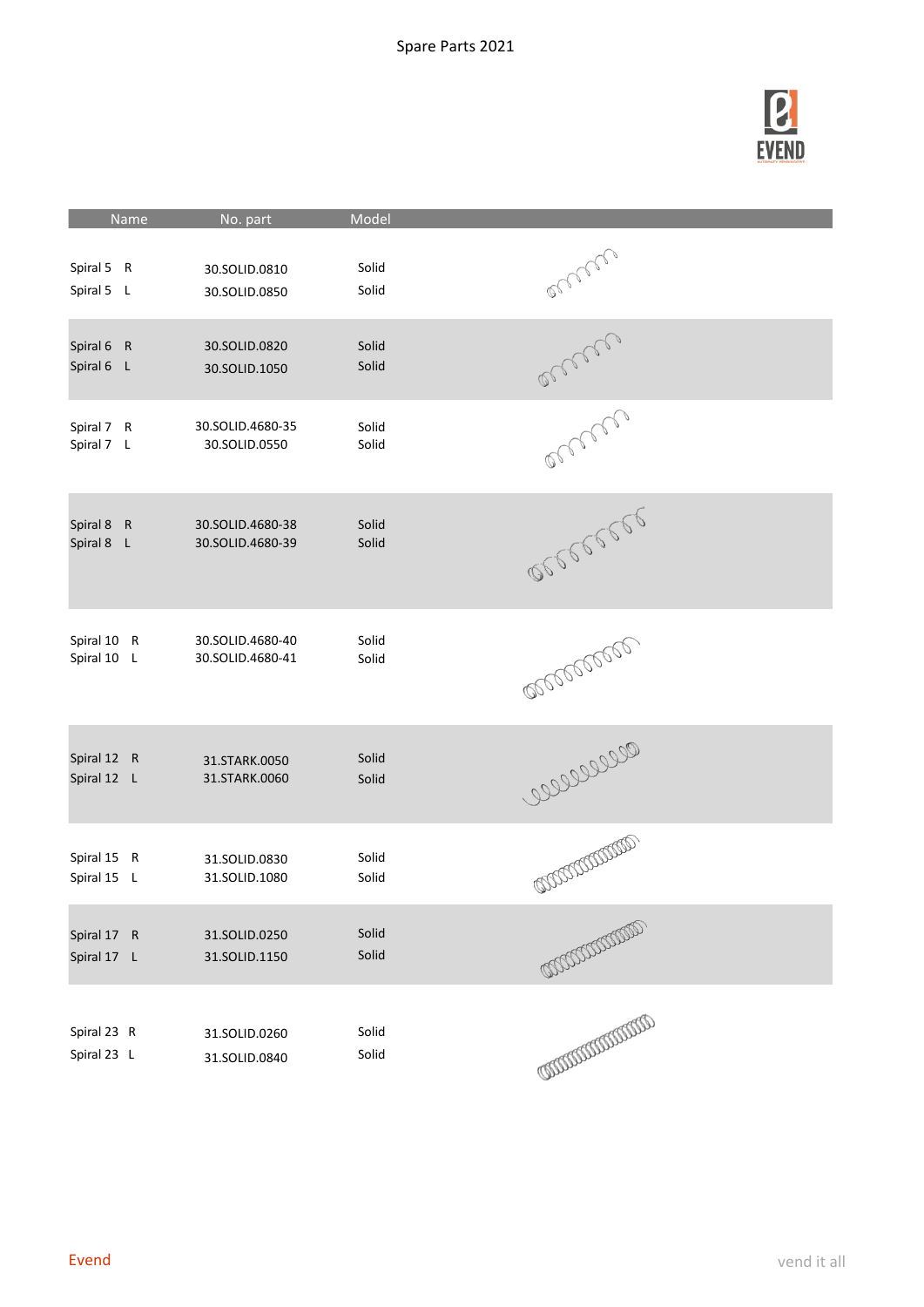

| Name                         | No. part                                                       | Model |                                                                                                                                                                                                                                                                                                                                                                                |
|------------------------------|----------------------------------------------------------------|-------|--------------------------------------------------------------------------------------------------------------------------------------------------------------------------------------------------------------------------------------------------------------------------------------------------------------------------------------------------------------------------------|
| Main Board                   | 440.0073.00001.000                                             | Solid |                                                                                                                                                                                                                                                                                                                                                                                |
| Main Board +<br>Modem VMC/01 | 440.0076.00001.000                                             | Solid |                                                                                                                                                                                                                                                                                                                                                                                |
| Sens&Talk Board              | 440.0083.00001.000                                             | Solid |                                                                                                                                                                                                                                                                                                                                                                                |
| Speaker                      | 440.0074.00003.008                                             | Solid |                                                                                                                                                                                                                                                                                                                                                                                |
| Photocel IN<br>Photocel OUT  | 440.0081.00001.003<br>440.0081.00001.001                       | Solid | <b>ROS</b><br><b>FO</b><br>$\begin{picture}(180,10) \put(0,0){\line(1,0){10}} \put(10,0){\line(1,0){10}} \put(10,0){\line(1,0){10}} \put(10,0){\line(1,0){10}} \put(10,0){\line(1,0){10}} \put(10,0){\line(1,0){10}} \put(10,0){\line(1,0){10}} \put(10,0){\line(1,0){10}} \put(10,0){\line(1,0){10}} \put(10,0){\line(1,0){10}} \put(10,0){\line(1,0){10}} \put(10,0){\line($ |
| Keyboard 2020                | 440.0082.11012.000 Solid_stark                                 |       | 000<br>000<br>000<br>田田田                                                                                                                                                                                                                                                                                                                                                       |
| Main BLUE display            | 440.0072.02002.006                                             | Solid |                                                                                                                                                                                                                                                                                                                                                                                |
| Product LED display          | 440.0072.00001.000<br>440.0072.00001.001<br>440.0072.00001.002 | Solid | 88888<br><b>ESSES = 1155555 = 33555</b><br>$\bullet$ 38888 4.0 888889. $\bullet$ 98888 14 0 88888 $\bullet$ = 88888                                                                                                                                                                                                                                                            |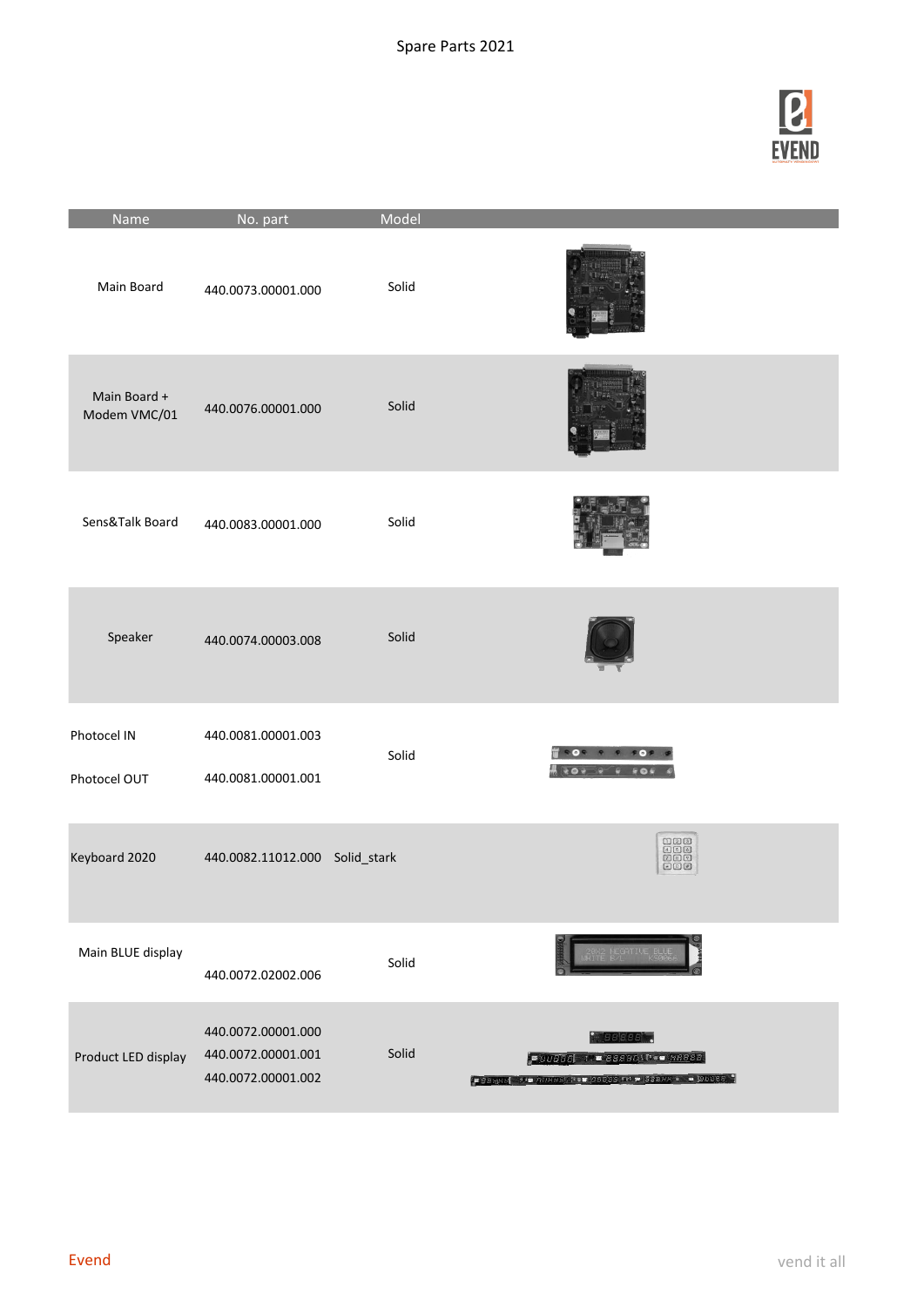

| Name                     | No. part                                                      | Model |  |
|--------------------------|---------------------------------------------------------------|-------|--|
| <b>Interior FAN</b>      | 440.0091.00200.002                                            | Solid |  |
|                          | Single gear motor 440.0090.93024.024                          | Solid |  |
| Double gear<br>motor     | 440.0090.92824.024                                            | Solid |  |
| Interior Temp.<br>sensor | 440.0081.01085.001                                            | Solid |  |
| Cooler Temp.<br>sensor   | SEMICOOL<br>440.0081.00001.002<br>CAREL<br>440.0081.01387.101 | Solid |  |
|                          | Update soft cable 440.0030.00004.232                          | Solid |  |
| Main power<br>supply     | 31.SOLID.0420                                                 | Solid |  |
| Impulse power<br>supply  | 440.0022.00150.027                                            | Solid |  |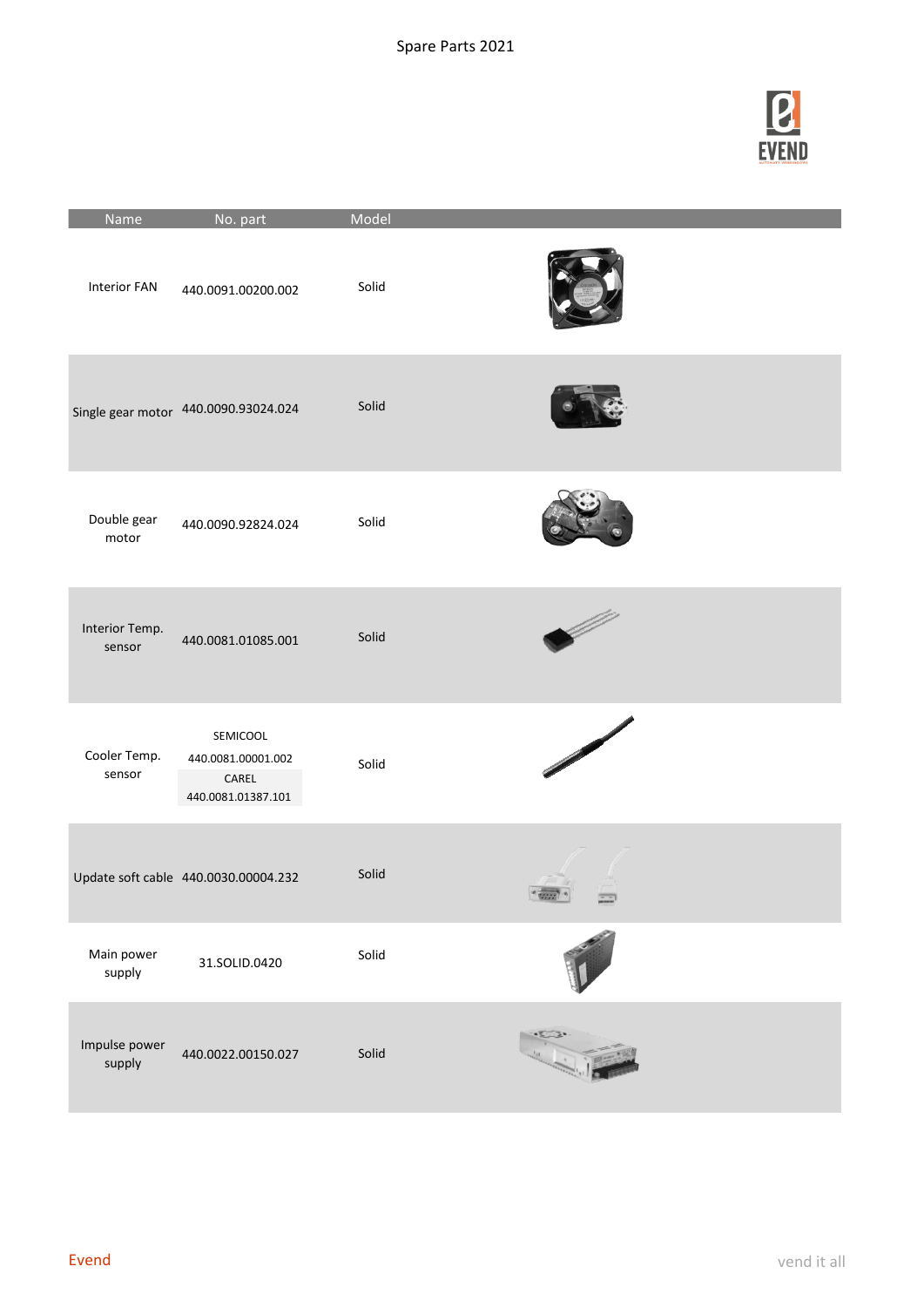

| Name                                 | No. part                            | Model |                                              |
|--------------------------------------|-------------------------------------|-------|----------------------------------------------|
| 2A fuse                              | 922.022.00002.000.00                | Solid |                                              |
| 10A fuse                             | 922.022.00010.250.00                | Solid |                                              |
| Switch ON/OFF                        | $WGZ-01$                            | Solid |                                              |
|                                      | LPV-power supply 440.0022.00060.000 | Solid | <b>SERI WARDS AND A STRATEGIC AND ACTION</b> |
| Epos filter                          | 440.0023.84112.000                  | Solid |                                              |
| Solid LED interio<br>light WHITE     | 440.0071.30065.012                  |       |                                              |
|                                      | RFID card reader 440.0052.00006.000 |       |                                              |
| Temp. controller<br><b>ERT CAREL</b> | 440.0080.01387.100                  |       | 12.3 음력                                      |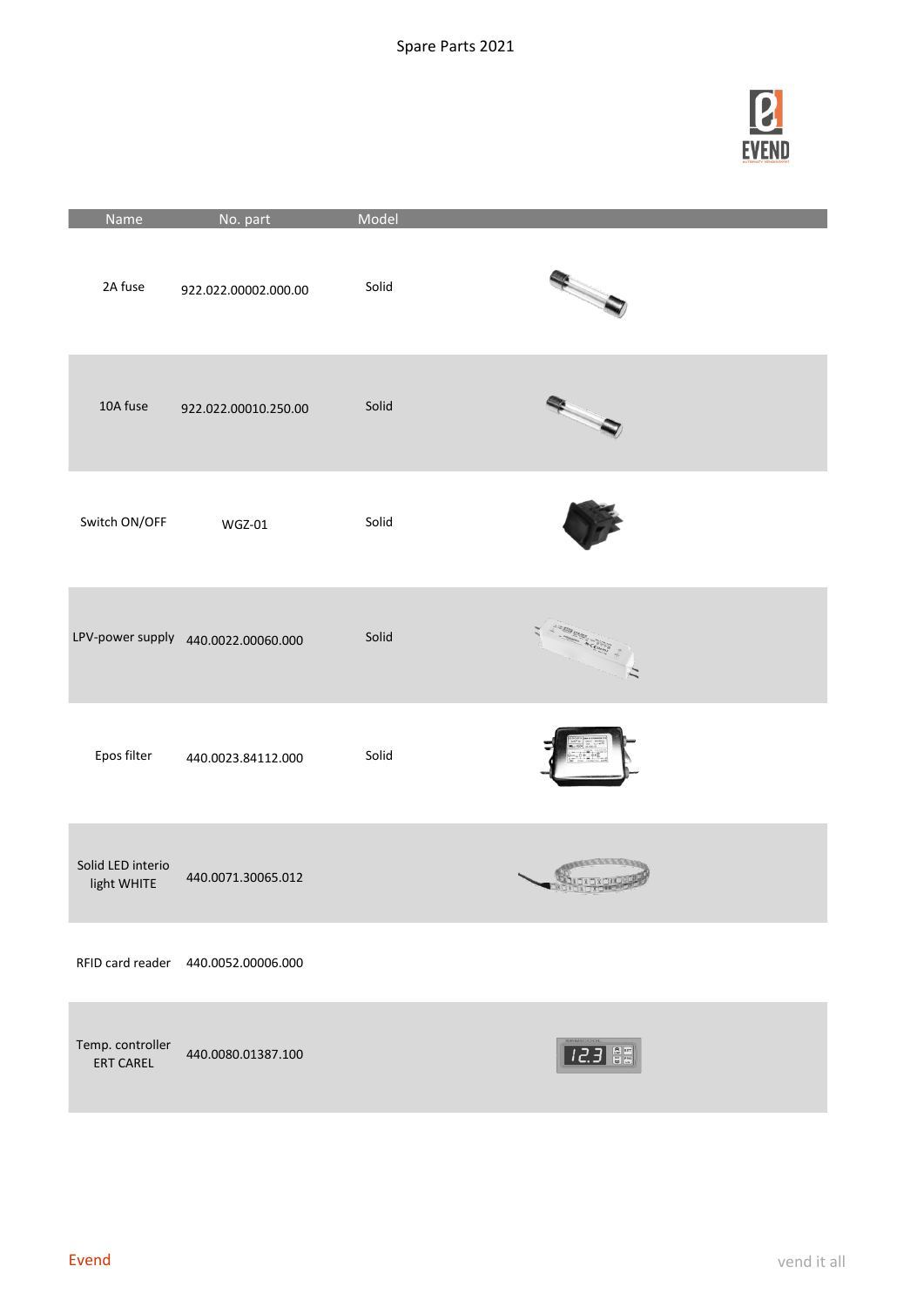

| Name                                                                                           | No. part                                                                                                     | Model                                                                                     |  |
|------------------------------------------------------------------------------------------------|--------------------------------------------------------------------------------------------------------------|-------------------------------------------------------------------------------------------|--|
| Wiring for drawer                                                                              | <b>WK-01</b><br><b>WK-02</b><br><b>WK-03</b><br><b>WK-04</b><br><b>WK-05</b><br><b>WK-06</b><br><b>WK-07</b> | Solid 6<br>Solid 8<br>Solid 10<br>Solid 12<br>Solid 8 LED<br>Solid 10 LED<br>Solid 12 LED |  |
| GSM antenna                                                                                    | 440.0075.00002.000 Solid                                                                                     |                                                                                           |  |
| Interior air metal filter                                                                      | 31.SOLID.0570                                                                                                | Solid 6<br>Solid 8<br>Solid 10<br>Solid 12                                                |  |
| Interior fan cover                                                                             | 440.0051.00200.001                                                                                           | Solid                                                                                     |  |
| Evend Rielda key<br>Evend Rielda Programn 270.054.00010.00.000<br>Customer SET keys<br>$5 + 1$ | 270.054.00011.00.000<br>270.054.01012.00.000                                                                 | Solid                                                                                     |  |
| Evend Rielda Lock                                                                              | 270.050.00513.00.000                                                                                         | Solid                                                                                     |  |
| Drawer product step                                                                            | 31.Solid .0770<br>31.Solid.0780                                                                              | Solid 8<br>Solid 10                                                                       |  |
| <b>Extension separator</b><br>Std separator<br>High separator                                  | 31.SOLID.0990<br>31.SOLID.1040<br>31.SOLID.1030                                                              | Solid                                                                                     |  |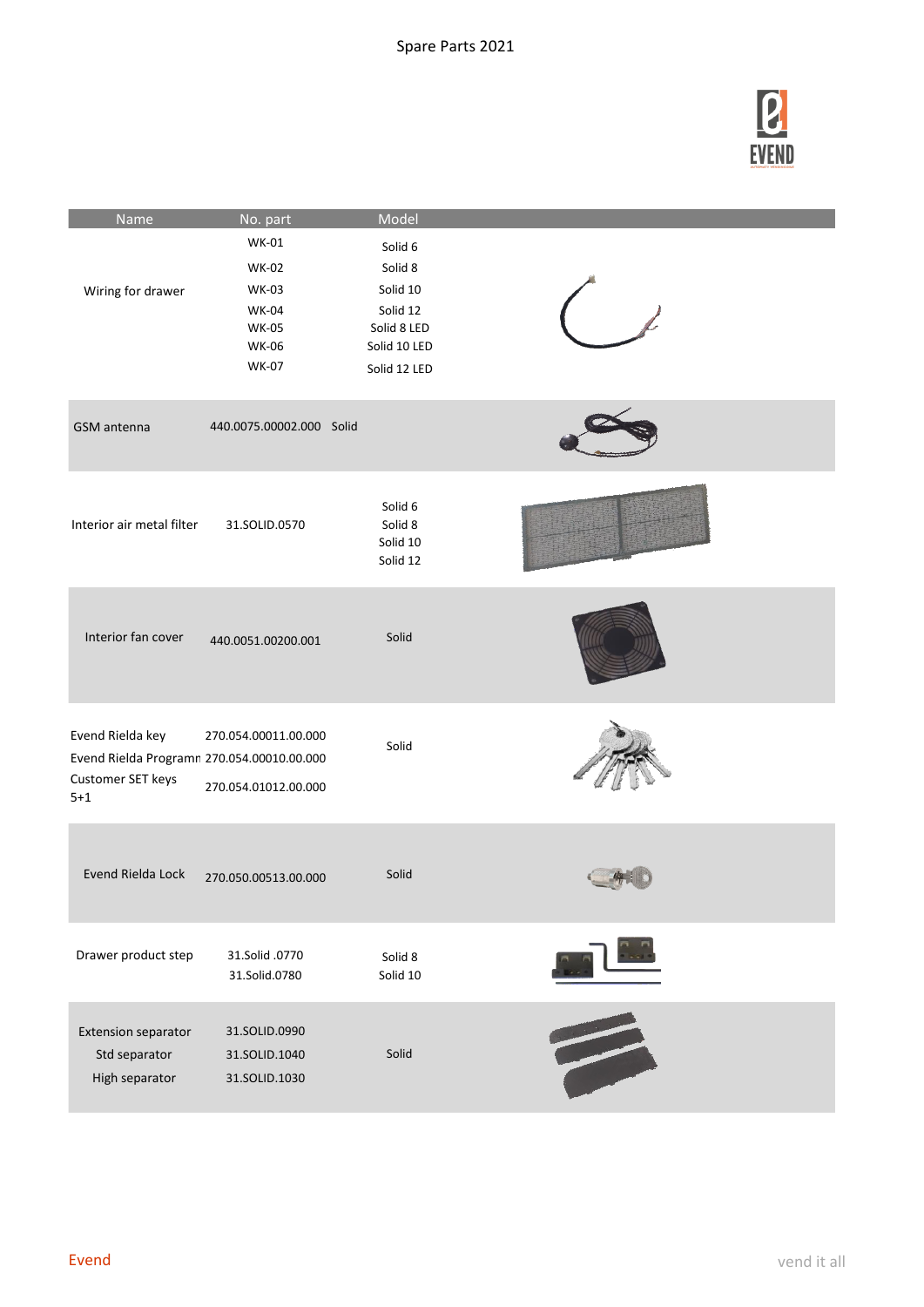

| Name                                              | No. part                                                         | Model                                                                                    |                                 |
|---------------------------------------------------|------------------------------------------------------------------|------------------------------------------------------------------------------------------|---------------------------------|
| Pull inbox Frame                                  | 31.SOLID.1090<br>31.SOLID.1100<br>31.SOLID.1110<br>31.SOLID.1120 | Soldi 6<br>Soldi 8<br>Soldi 10<br>Soldi 12                                               |                                 |
| Spiral plastic<br>pusher                          | 210.041.00001.000.02                                             | Solid                                                                                    |                                 |
| Drawer rail                                       | 31.SOLID.0540                                                    | Solid                                                                                    |                                 |
| Drawer roller                                     | 210.024.00001.000.02                                             | Solid                                                                                    |                                 |
| Product std skid<br>Vertical separator-<br>spiral | 30.STARK.5680-0804<br>30.STARK.5780-0805                         |                                                                                          | and the first state of the con- |
| Refrigeration<br>condenser fan<br>motor           | 440.0090.00000.002                                               |                                                                                          |                                 |
| Coin box<br>Coin box with lock                    | Solid.coinbox.01<br>Solid.coinbox.02                             |                                                                                          |                                 |
| Glass for door                                    | Solid 6<br>Solid 8<br>Solid 10<br>Solid 12                       | 220.10001.024.03.00<br>220.10001.024.01.00<br>220.10001.024.04.00<br>220.10001.024.02.00 |                                 |